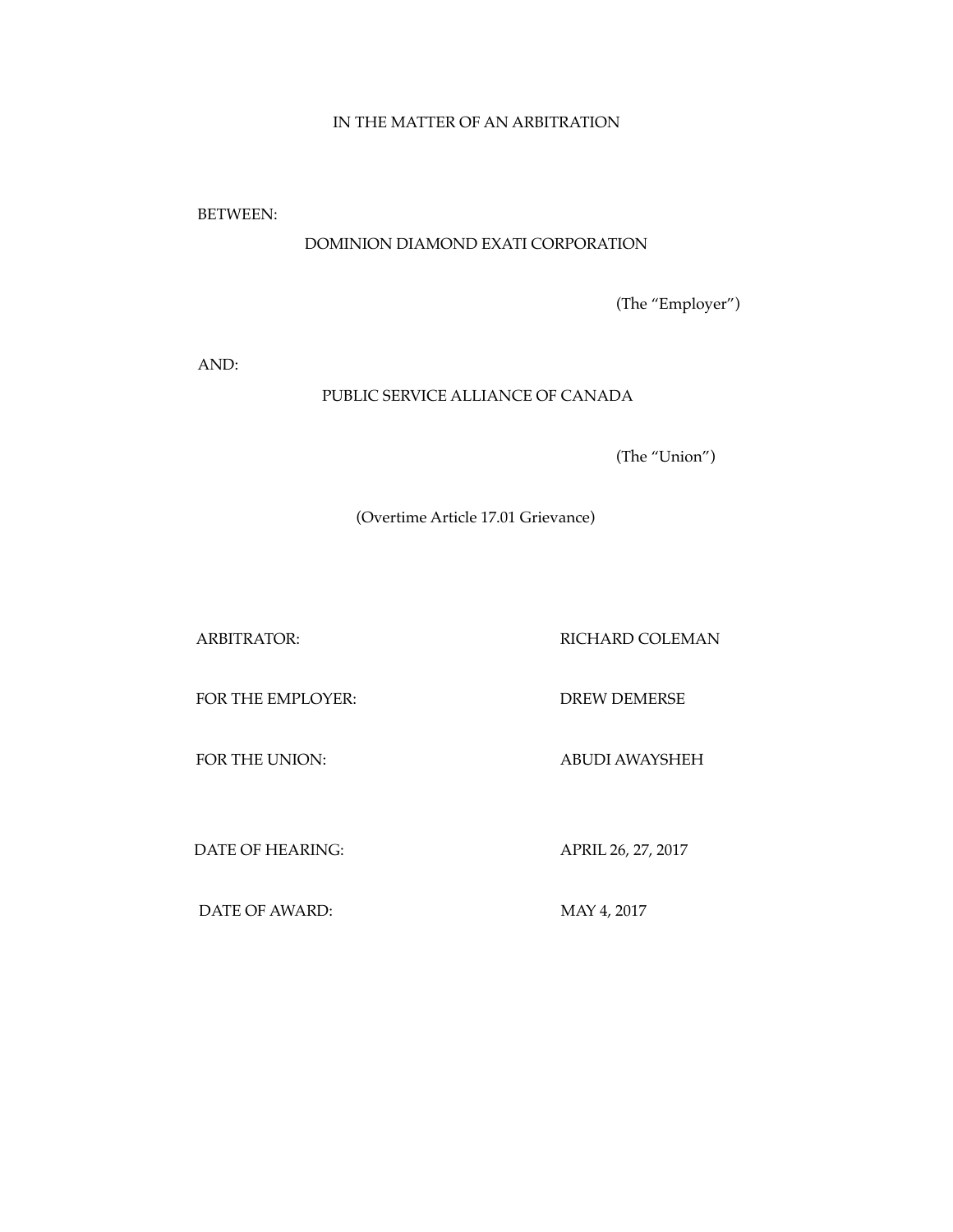This arbitration concerns a policy grievance filed by the Union alleging that the Employer has misapplied or ignored overtime provisions contained in the collective agreement related to the sharing and distribution of overtime. The clause in question is 17.01:

Each department has its own system for allocation of overtime. Overtime work shall be distributed as equitably as possible amongst employees who normally perform the work. It is understood, that in most cases the incumbent in a position will be asked to work overtime first. The Employer agrees to discuss overtime allocations at least quarterly with Union representatives in each department.

Parsing the clause into its constituent parts, the Union alleges that the Employer has failed to set up department systems for the allocation of overtime to ensure equitable distribution; that it is not distributing overtime "as equitably as possible amongst employees who normally perform the work"; that it has failed to schedule meetings with Union representatives in each department; and has failed to provide necessary information such as the content of each department's system for allocating overtime and actual allocation numbers.. As part of the allegation that the overtime is not being distributed as equitably as possible, the Union objects to the Employer's consideration of factors such as seniority, discipline, attendance, and performance, and the use of contractors to do work which would otherwise be overtime for a bargaining unit employee. The Employer denies the allegations, contending that it apportions overtime within its management rights, and within the bounds of "as equitably as possible" given the nature of the workplace. It also maintains that the collective agreement does not inhibit the Employer from using contractors rather than bargaining unit members on overtime.

# *Evidence:*

By way of background and uncontested facts, the Employer operates a diamond mine in the Northwest Territories approximately three hundred kilometres northeast of Yellowknife. The location is isolated and far from any communities, requiring workers to be flown in and out for tours on a two weeks on/two weeks off rotation. Bargaining unit employees come from several different communities in the north, and are flown back and forth to the mine directly from those communities. There are four flights a week from Yellowknife, and one flight a week to each of seven smaller communities. As will be seen below, this geographical circumstance is relevant in that it has an effect on the availability of particular workers to perform some assignments of overtime.

There are approximately 400 bargaining unit employees and approximately 700 contractors spread over all shifts. Shifts are twelve hours in duration, on a two and two rotation, which I take to mean two days followed by two nights and so on, for two weeks.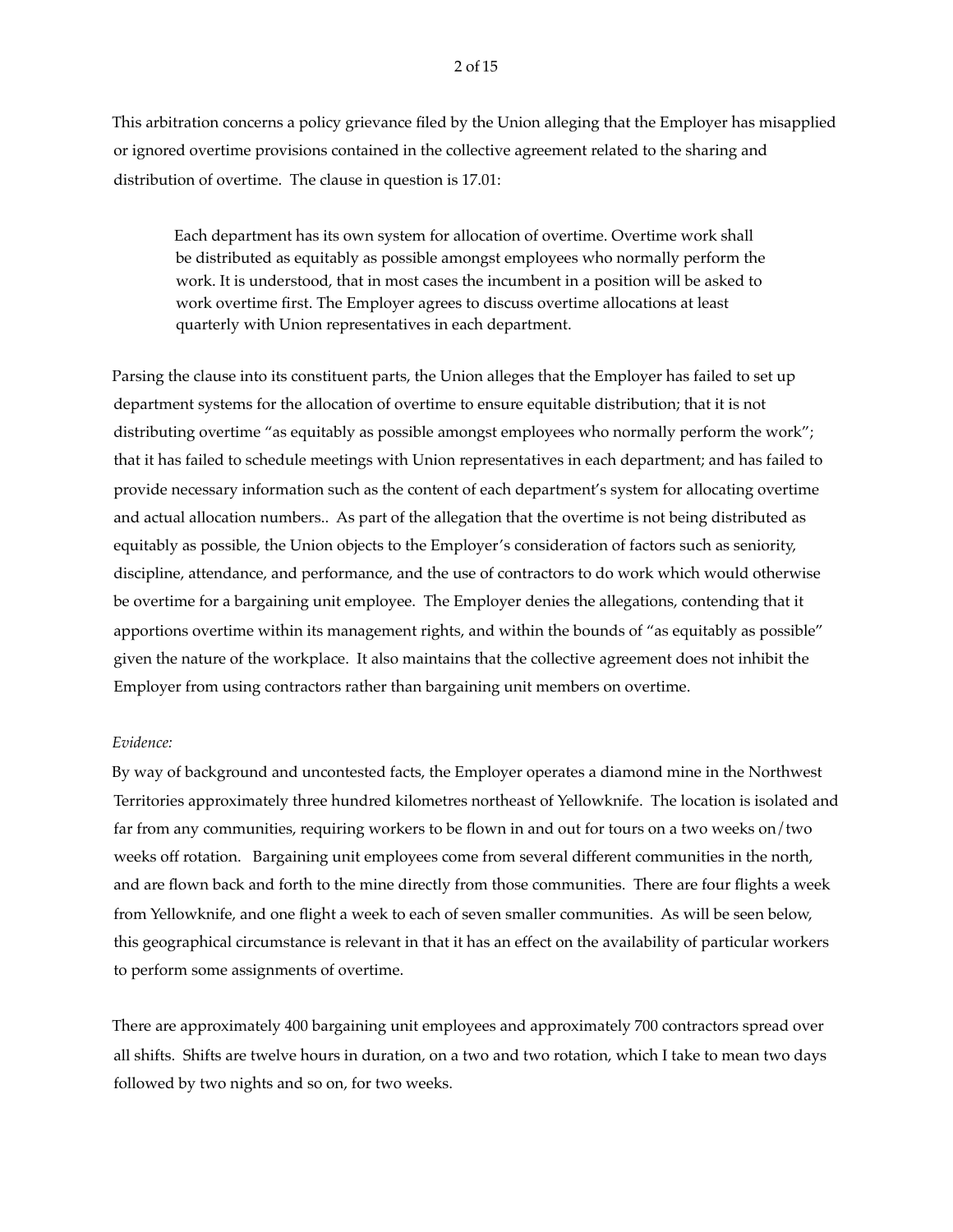There are five separate mine departments: Process and Asset Optimization, Production, Supply Chain, Infrastructure and Site Services, and Maintenance. As recorded in article 17.01, each department has its own system for the allocation of overtime.

Moving to the issue of overtime, in a pre hearing decision related to disclosure of information and documents, I ordered the Employer to produce a copy and description of the systems employed for the allocation of overtime for each of the Employer's departments as of October 8, 2015; and the total overtime hours distributed for the one year from April 1, 2016 to March 31, 2017, for each department, plus the distribution of overtime between bargaining unit members in the Processing Plant from January 1, 2016. Informationdisclosed as to departmental overtime allocation systems, in Employer Counsel's letter of April 14, 2017, is set out below:

### (a) Mining

If the employer determines that overtime is required, then the Team Leaders of each crew will post an overtime sign-up sheet in the lineup room where the employees start their shifts. Overtime sign-up sheets are then reviewed by the senior team leader. In allocating overtime credibility, the employer considers a number of criteria, including the qualifications of the applicant (e.g., haul truck driver will not be granted over time to operate a production loader, if not signed off). Individuals are then notified if they have been selected for overtime and their flights are changed accordingly. Team leaders also consider an employee's attendance and discipline record prior to granting overtime.

### (b) Supply chain (Warehouse)

If the employer determines that overtime is required, then the team leaders send out an email to the team inquiring if anyone is interested in working overtime. The team leader will then review the responses and allocate the overtime equitably. They utilize seniority and previous OT history as a tool to assist in selecting individuals.

## (c) Maintenance

If the employer determines that overtime is required, then the team leaders of each crew will post an overtime sign-up sheet in the lineup room where the employees start their shifts. Generally, there is more overtime available than employees sign up.

During process plant maintenance shutdowns, when there are not enough maintenance employees to do the overtime work, then the Employer will solicit assistance from other departments. The skillset of those who sign-up is then considered in order to match overtime with employees qualifications.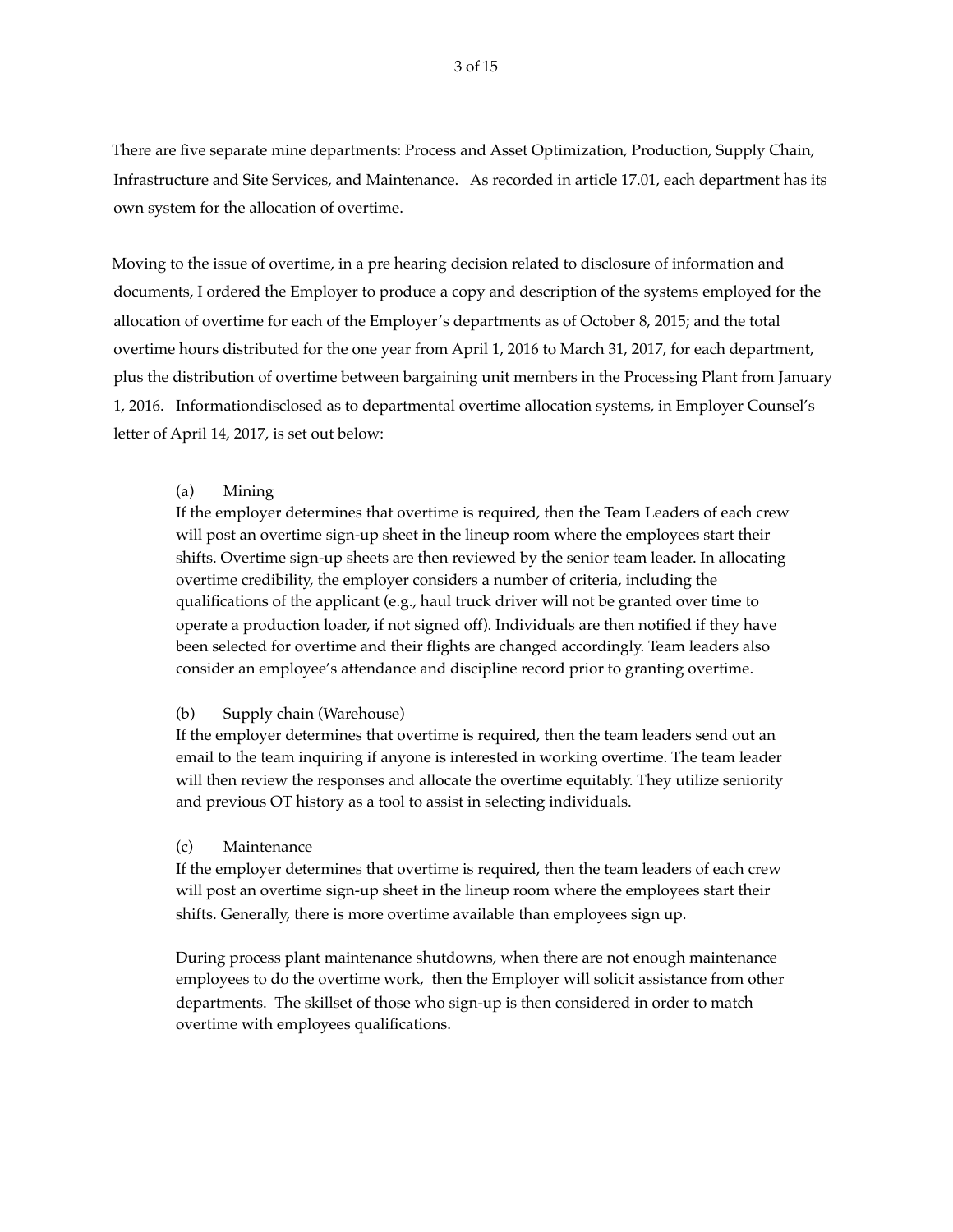## (d) Processing

If the Employer determines that overtime is required, then the Team Leaders of each crew will post an overtime sign-up sheet in the lineup room where the employees start their shifts. If there is no specification from the requesting Team Leader on what position is being filled (e.g. Technician or Assistant), then there is no minimum requirement for the overtime. In order to distribute overtime as equitably as possible amongst the employees who normally perform the work, the employer will typically first offer overtime to those employees who sign up and who have worked the least number of hours. Team leaders also consider an employee's attendance record, any recent and relevant safety infractions, and the employees discipline record.

# (e) Infrastructure and engineering

If the employer determines that overtime is required, then the Team Leaders inform the crew of this during the start of shift and employees can then put their name on a whiteboard in the Team Leaders office if they are interested n working overtime. Overtime is rare in this department.

Blank copies of signup sheets were appended to the above descriptions.

The numbers provided by the Employer were summarized by the Union in several tabular and graphical forms to demonstrate overtime distribution between employees. The Union's Director of Membership Services, Ms. Anne Marie Thistle, was called to explain the Union's calculations, which included the distribution of overtime to employees in the Processing Department from January 1, 2016 to March 31, 2017, which showed graphically that nine of fifty nine employees worked 2498 of the department total of 5780 hours of overtime, representing 43% of all overtime work in the department going to 15% of the workforce.

The Union also called Ivan Landry, the Union's Regional Vice President, who is employed at the mine as a Millwright in the Maintenance Department. Mr. Landry said that in his department, "they ask us first, then the contractor. Other departments are not the same. I do not know how overtime is distributed in other departments". He confirmed that the the Maintenance Department utilizes a sign-up sheet for specific shutdowns where, I understand, the overtime runs for several shifts; but not for independent days and sudden overtime offerings. He said that "for short term overtime they come to us. If we can't do it, they go to a contractor. If a longer period, for example two months, they will use a contractor."

He also explained some of the logistical problems arising for workers residing in the smaller communities with only one flight per week, who cannot be kept for a day or two of overtime, whereas a Yellowknife resident has access to more (four) flights per week. With respect to the Employer applying particular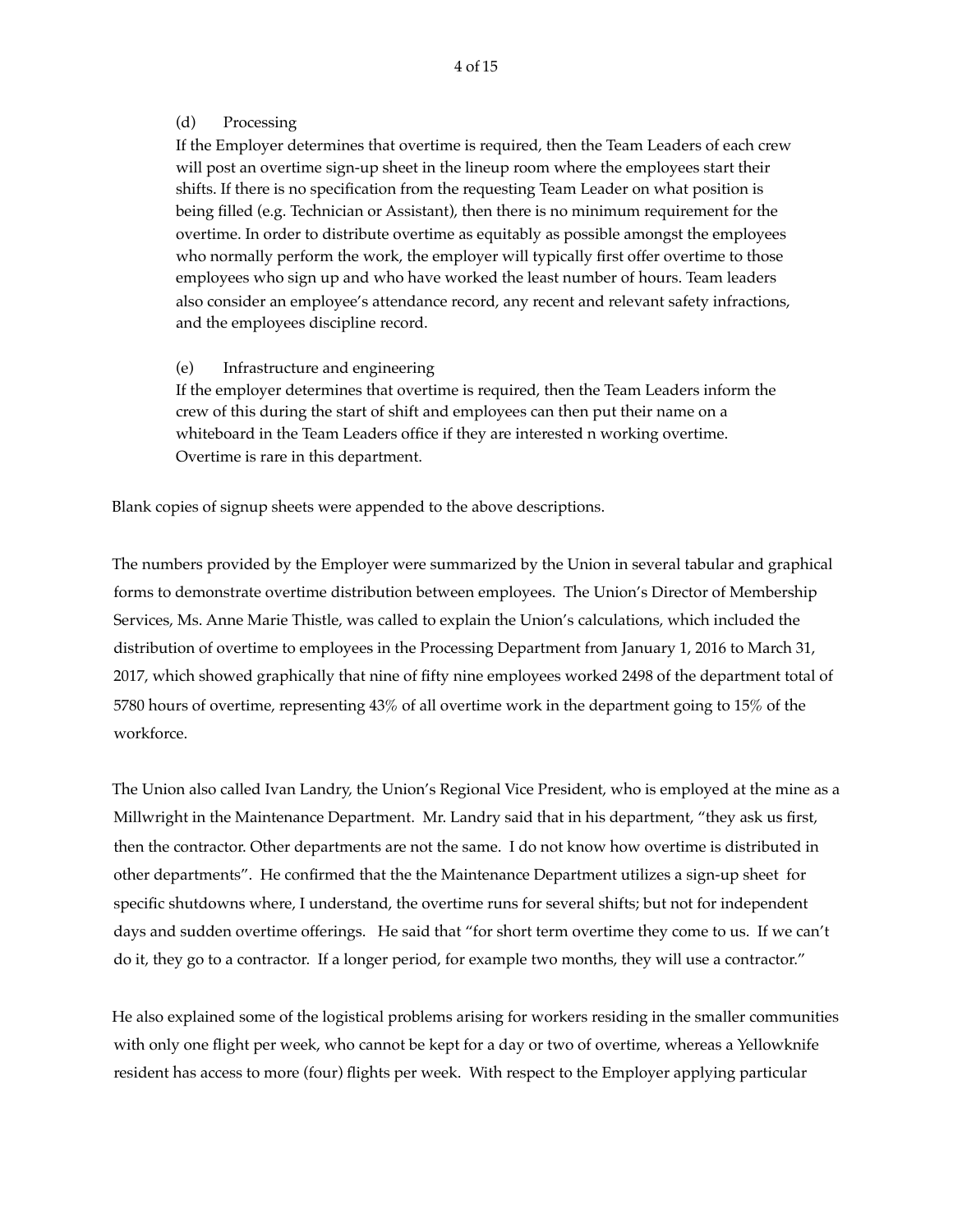criteria when assigning overtime, he said he was aware that an employee, Mike Taggart, was denied overtime because of his attendance.

 In cross examination Mr. Landry agreed that sometimes where there is an immediate and urgent need to get someone to work overtime, or to backfill a shift. there are no extra workers available. He also agreed that in the Maintenance Department there is more overtime then there are work maintenance workers to do it.

In addition to the above, I was provided with several email strings and other correspondence between the parties and related to overtime, overtime systems and the quarterly meetings.

### **Submissions:**

# *Union Submission*

The Union's submission reiterated the complaints made in their opening. They argue that the overtime systems described in the pre hearing disclosure letter, fail to meet the requirements implied in article 17.01 and include extraneous considerations such as seniority, attendance, discipline and safety record. 17.01 speaks only of equitable distribution, which does not leave room, they say, for qualifiers such as seniority, discipline record, safety or attendance. *McManaman v. Canada (Treasury Board - Correctional Service),* 2012 PSLRB 75, and *Bunyan et al v. Treasury Board (Dept. of Human Resources and Skills Development),* 2007 PSLRB 85 are cited in support of that proposition.

With respect to the quarterly meetings to discuss overtime allocation, it is the Union's interpretation of the wording of article 17.01, that it is the Employer's responsibility to arrange for and schedule quarterly meetings. Hence, the failure to hold such meetings prior to the grievance, is their fault. In that respect I am urged to give a plain and ordinary meaning to the word "agrees" which Counsel argues, makes quarterly meetings both mandatory and the Employer's responsibility. With respect to the purpose of the meetings, Counsel argues that a given quarterly meeting must discuss how overtime has been distributed looking backwards, so as to deal with any imbalances into the next quarter. It it, therefore, the Employer's responsibility, says the Union, to amass sufficient information to make a determination as to whether the overtime has in fact been distributed equitably, which in turn, means that departmental systems for distributing overtime must have a means of tracking which employees have declined offers (*McManaman v. Canada (Treasury Board - Correctional Service), supra).*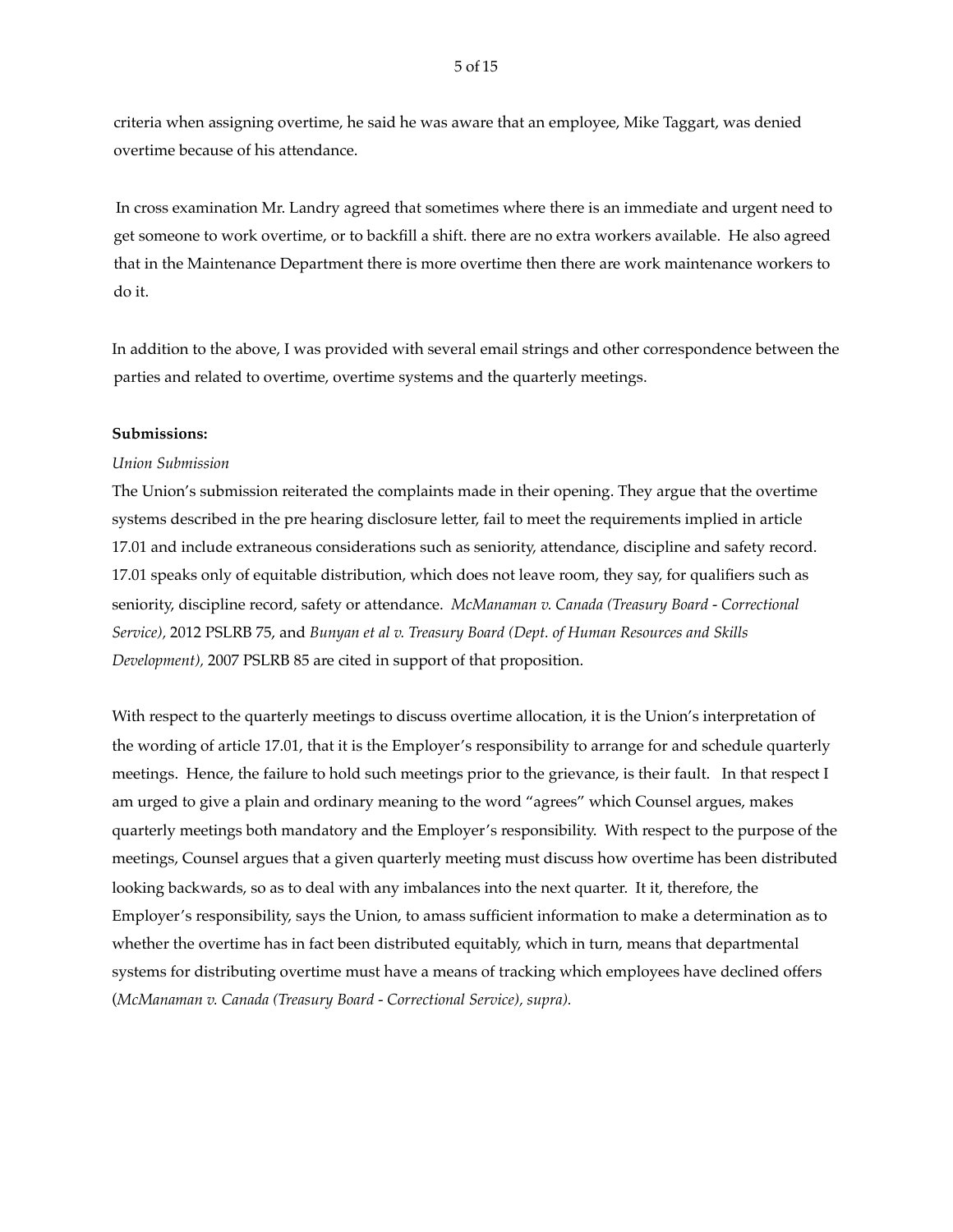#### 6 of 15

In terms of whether departmental overtime is actually distributed equitably, Mr. Awawsheh relied on the unequal distribution shown in the numbers presented by Ms. Thislte in her evidence, as showing sufficiently large discrepancies as to reasonably domonstrate inequitable distribution. Counsel referred to the few members shown as having worked a great deal of overtime, as having been awarded that work "at the expense" of their colleagues. So unequal, he argued, that 9 of 59 employees (15%) got 43.2% of overtime in the Processing department. Counsel referred to the following definition of "equitable", found in *Worthington Pump Division, Dresser Canada Inc. v. I.A.M. Local 1673*, (1989), L.A.C. (4th) 399.

10. According to the first sentence, the company must attempt to distribute over time "equitably" and do this "among employees who normally perform the work". "Equitably" means "fairly", it does not necessarily mean "equally". The company must do what is fair. And this fairness must prevail among like employees. If two or more employees normally perform similar work, then it is fair that the overtime done by these employees should be roughly the same…

Finally, they maintain that the language of 17.01, and in particular that overtime opportunities must be "distributed…amongst employees who normally perform the work", necessarily means that work that would represent an overtime opportunity to a bargaining unit employee cannot be offered to a non bargaining unit employee or a contractor's employee.

### *Employer Submission:*

The Employer maintains that the Union has not proved that the Company has violated 17.01 in any manner, in particular, that no direct or reliable evidence has been provided to demonstrate any inequitable distribution of overtime opportunities. In that respect, Counsel argues that the numerical analysis provided by the Union is of no value in determining equitable or inequitable distribution because it does not show any of the circumstances which led to particular offers and assignments, including whether legitimate consideration of skills or availability were determining factors, or whether overtime offers were made and refused. (*Northern Telecom Canada v. U.A.W. Local 1830,* (1983) O.L.A.A. No. 56.) It is also argued that there is no evidence of denial on the basis of seniority, discipline history, performance record or absenteeism record, or safety record; and in any case, there are circumstances were it would be contractually appropriate to consider those factors.

They agree that no quarterly meetings have been held, but maintain that their role is to "agree" to meet when asked to do so by a departmental Union representative, and there is no evidence that such a request has ever been refused. In that respect I am directed to the *Oxford Dictionary* which, in part, defines "agree" as "say that one will do something which has been suggested by another person." On the subject of any obligation to provide the Union with information or documents for quarterly meetings, the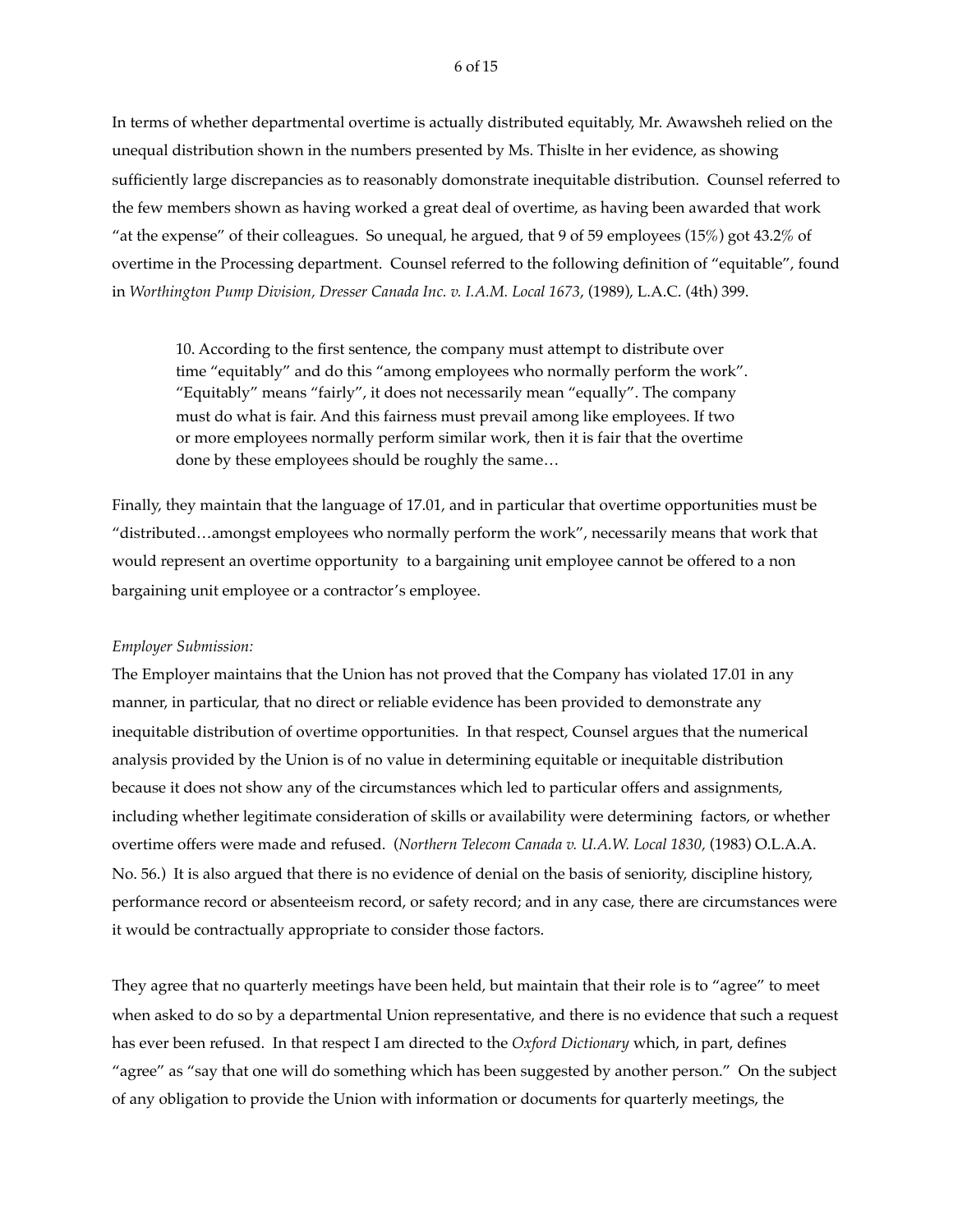Employer's submission is that "Art. 17.01 only requires that there be discussions. Art. 17.01 does not create a requirement that the Employer provide the Union with anything. Had the parties intended Art. 17.01 to create a disclosure obligation, the parties could have easily captured such an intention in the language of the agreement."

With respect the assignment of work to individuals other than as overtime to bargaining unit employees, Counsel points to a line of jurisprudence standing for the proposition that in the absence of a contracting out clause, it is a management right to determine whether or not to offer work to bargaining unit members as overtime; and that articles such as 17.01, including those containing the words "normally perform the work", do not come into play until a decision is made to have the work done by a bargaining unit employee(s). From the Employer's submission: "Nothing in article 17.01 fetters the employer's right to determine whether in the first place, to assign the "work" to the bargaining unit as "overtime", or not." *University of Guelph v. USW, Local 4120,* [2014] O.L.A.A. No. 102, *B.C. Hydro v. IBEW, Local 258*, 2015 B.C.C.A.A.A. No. 103, *Compwood Products Ltd. v. I.W.A. Local 4-417*, 2000 B.C.C.A.A.A. NO. 225, *Quintette Operating Corp. and U.S.W. Local 9113*, 1998 B.C.C.A.A.A. No. 151.

Finally, Counsel asked that I apply the doctrine of estoppel against the Union's right to challenge the overtime distribution systems in any particular department because those practices have been in place and unchallenged for a number of years.

### **Analysis and Decisions**

### (*1) Departmental Overtime Distribution Systems.*

It is apparent on the face of the grievance, that when it was filed, the Union was unaware that there were any formalized departmental overtime distribution systems, and if there were, what they entailed. The Employer's subsequent April 14, 2017 letter in response to the order for disclosure of document, answers these questions. Therefore, there can be no finding that the Employer has failed to set up systems. (I note parenthetically that Mr. Landry testified that the sign up sheets supplied by the Employer for this hearing, while very similar, are not the same as the one he signs in his department. I accept this evidence but conclude that the incompleteness of the disclosure is likely an administrative error and in any case, is immaterial to the evidence that Maintenance too has a sign up sheet and a system for allocating overtime.)

The Union also argues that the overtime systems described in the pre hearing disclosure letter, fail to meet the requirements stated or implied in article 17.01 and instead include extraneous considerations such as seniority, attendance, discipline and safety record. I agree with the Union on this point.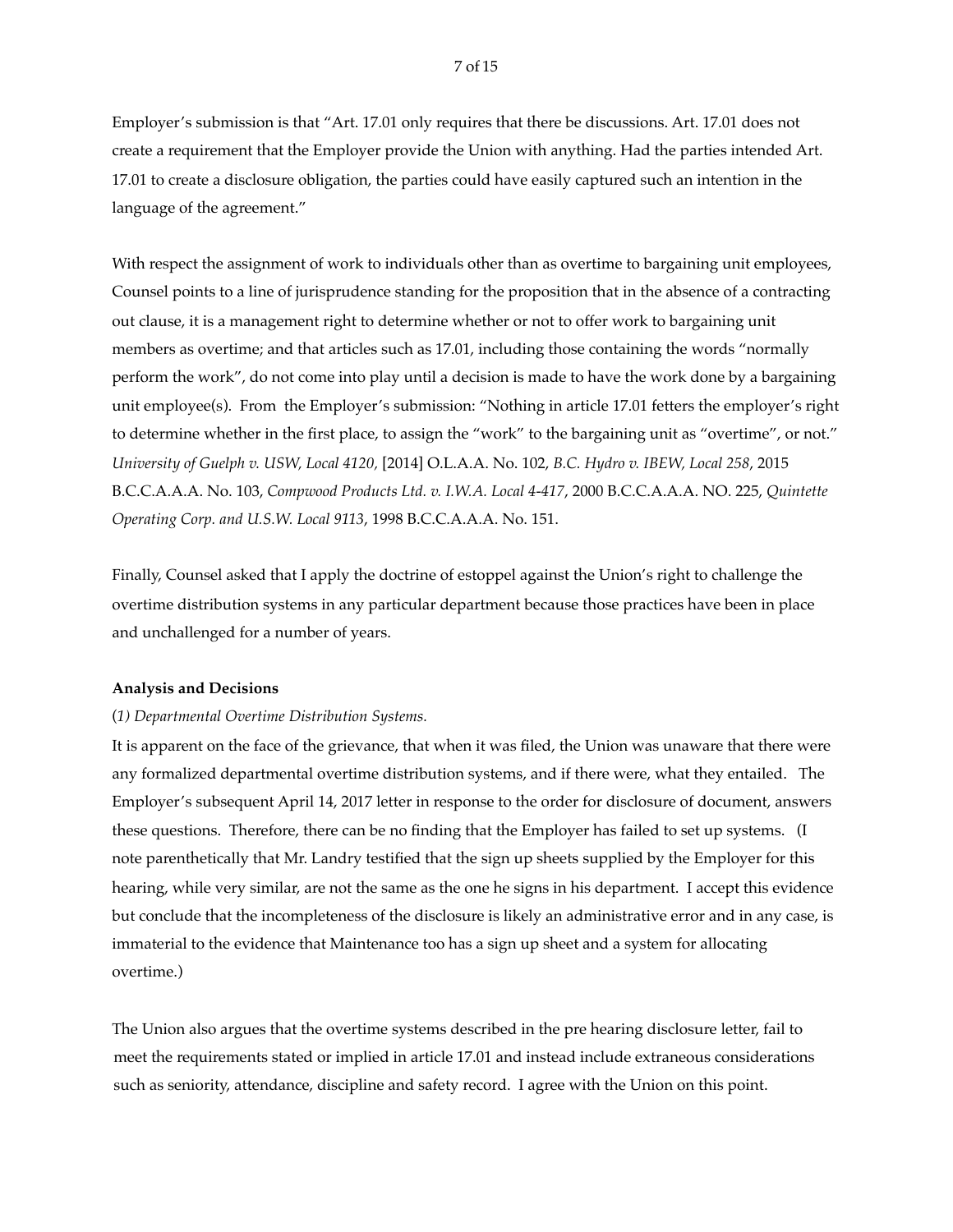*Brown and Beatty*, sec. 5:3224 includes the following comment regarding non listed considerations applied to contractual overtime allocation schemes:

…Furthermore, unless the agreement specifically permits the employer to consider skill and ability in effecting the assignment, choosing the most capable employee will not be justified. Likewise, unless the employer is given that discretion, it will not permit a concern for an employee's stamina or the fact that an employee is on light duties assignment.

Consistent with that line of arbitral thinking, the Arbitrator in *Bunyan et al v. Treasury Board, supra,*  concluded that adding modifiers to contractual overtime allocation commitments represented a modification of the collective agreement, and would have to be achieved at the bargaining table. The contract language in that case read, at para. 1:

Subject to the operational requirements, the Employer shall make every reasonable effort to avoid excessive overtime and to offer overtime work on an equitable basis among readily available qualified employees.

Instead of following the letter of that language, the employer in *Bunyan et al* added a minimum office productivity qualifier. The Arbitrator's conclusions are set out at para. 88:

88 To support the proposition that it would be fair to add restrictive provisions to collective agreement provisions such as office production is a slippery slope. For if one can add an arbitrary modifier such as minimum acceptable office productivity to create an entitlement to individual overtime, one could also add such notions as being discipline free, having one or more fully satisfactory appraisals, being at or below the average use of sick leave, etc. As the employer well knows, any such change to existing collective agreement terms can only be achieved at the bargaining table.

*McManaman v. Treasury Board, supra*, reaches a similar conclusion with respect to applying additional qualifiers. The contract language and conclusions from that case are contained in the following excerpts, paras. 2 and 36:

2 Clause 21.10(a) of the collective agreement reads as follows:

21.10 Assignment of Overtime:

(a) The Employer shall make every reasonable effort: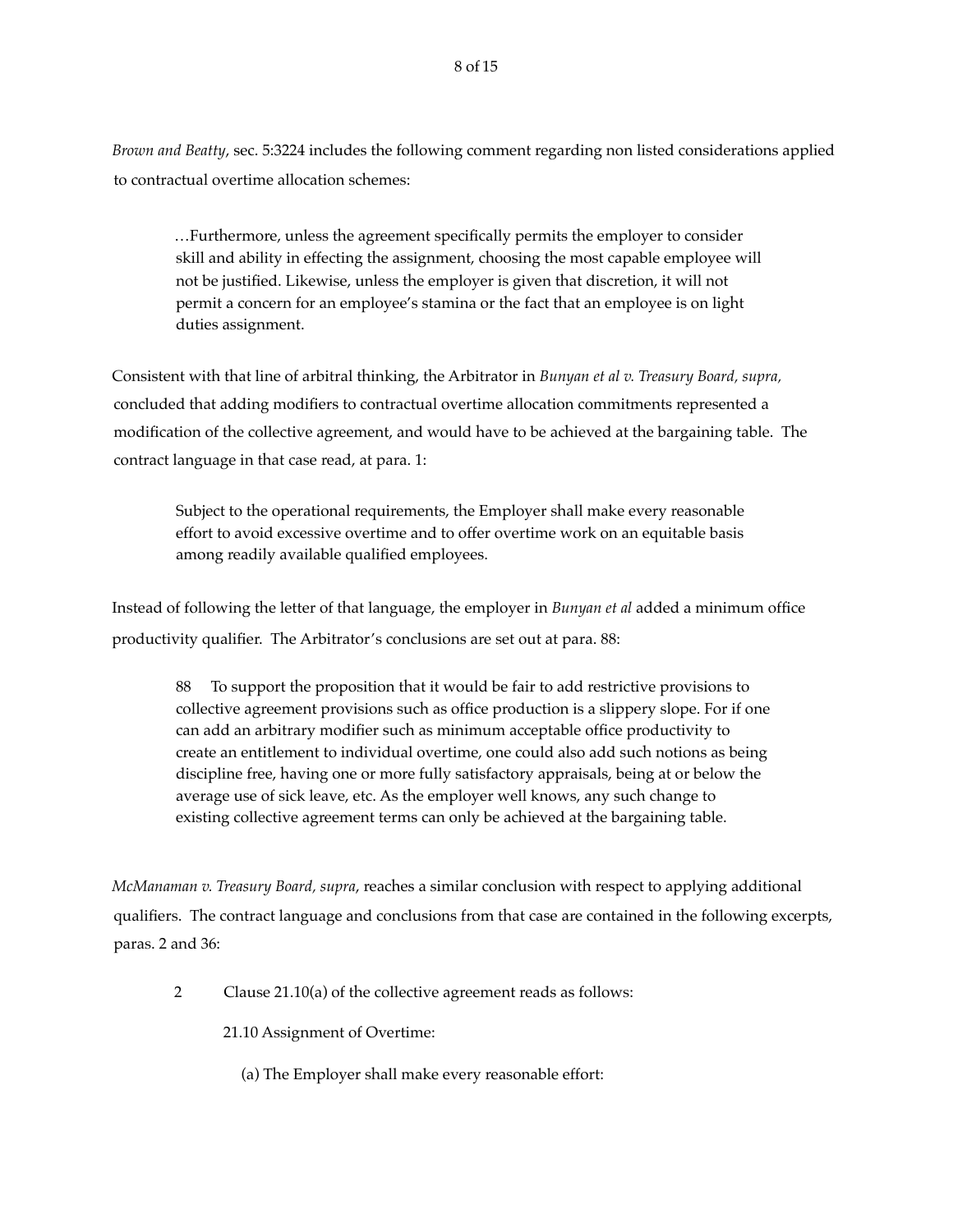(a) to allocate overtime work on an equitable basis among those readily available qualified employees…

36 The employer did not make every reasonable effort to equitably allocate overtime to the grievor on January 7, 2011. In fact, that day, it deliberately denied him an overtime shift for a reason that had nothing to do with equitability, qualifications, availability, or readiness to work. If the employer wants to have the flexibility to offer overtime on the basis of cost, regardless of any equitable distribution issues that it may create, it must obtain the bargaining agent's agreement and amend the collective agreement. In the meantime, it cannot do so if it results, as in this case, in an employee not being treated in accordance with the terms of the collective agreement.

I concur with these cases. Art. 17.01 speaks of distribution "as equitably as possible amongst *those who normally perform the work"*. That does not leave room for qualifiers/modifers such as seniority, discipline record, safety record or attendance. Sufficient skill and qualifications are applicable qualifiers, but not seniority, discipline record, safety record or attendance. I respectfully disagree with the suggestion that there may be particular circumstances where those kinds of consideration may be appropriate and legitimately applied. To deny an overtime opportunity to an employee who otherwise would be amongst those who "normally do the work" because of an attendance problem or disciplinary record, etc., would violate the clear wording of the clause.

In the result, I find that those parts of departmental systems which allow for factors such as an employee's attendance, discipline record, seniority, or safety infractions, contravene art. 17.01 and must be removed; and order the Employer cease and desist from their use in the allocation of overtime.

### *(2) Quarterly meetings*.

The operative line of article 17.02 reads: "The Employer agrees to discuss overtime allocations at least quarterly with Union representatives in each department."

It is common ground that quarterly meetings in each department have not been taking place. But that situation appears to have been remedied in that prior to this hearing, the Company's Business Partner Human Resources, Drew Robertson, wrote to the Union indicating that the Company would like to organize meetings between the Union and "certain departments" to discuss the Company's allocation of overtime. Mr. Robertson's email includes the sentence "the upcoming closure of FY18 Q1 provides us with a great opportunity to develop a revised framework of the overtime allocation discussions."

Nonetheless, there remain issues between the parties as to whose responsibility it is, and has been, to schedule the meetings and what information should be provided.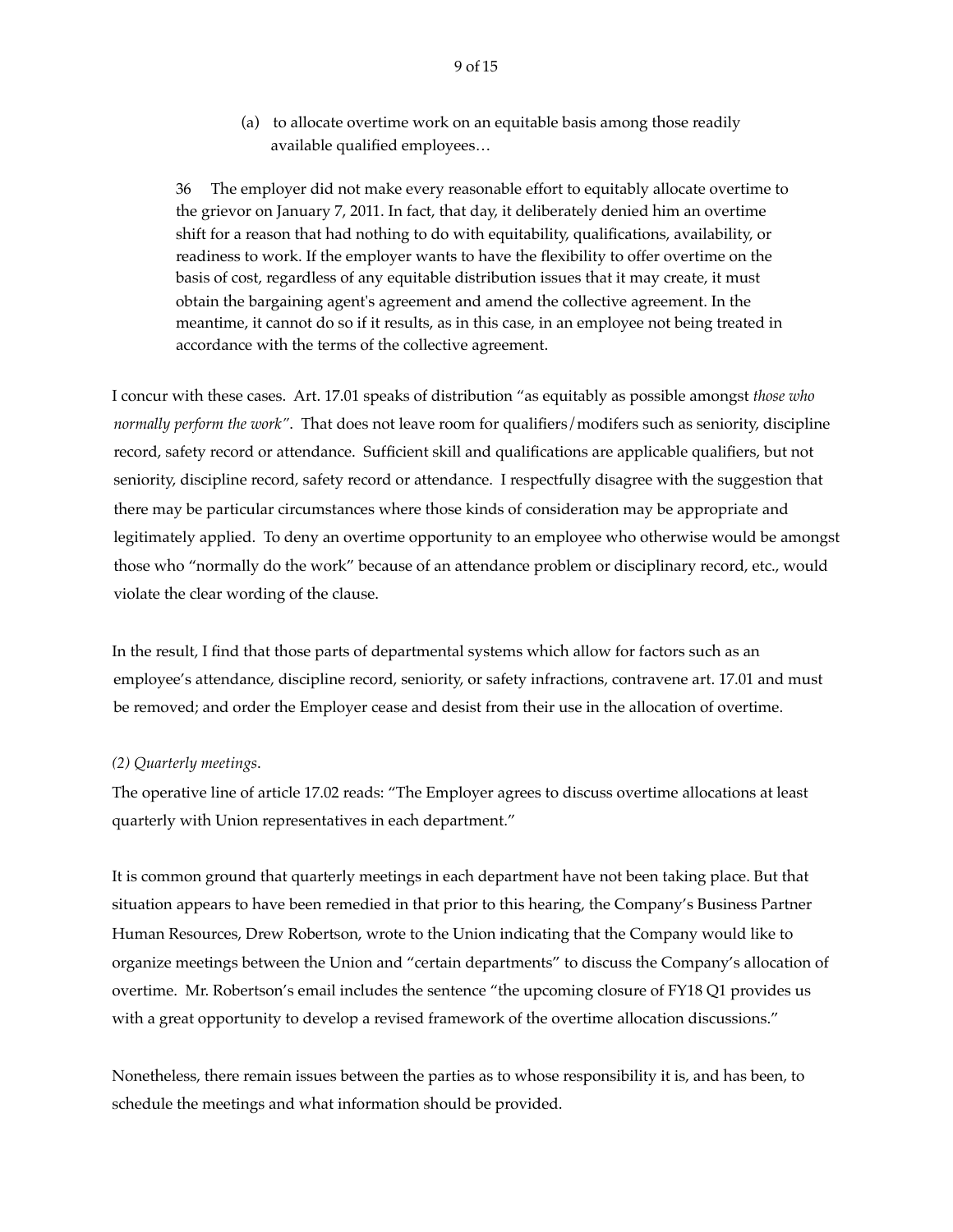#### 10 of 15

The Employer argues that no meetings have been taking place because the Union has not asked for meetings. The Union takes the opposite course, arguing that it is the Employer's responsibility to schedule meetings and it has breached the collective agreement by failing to do so. Both have different ideas as to what I should take as the plain and ordinary meaning of the word "agree". The Employer relies on the *Oxford Dictionary* which, in part, defines "agree" as "say that one will do something which has been suggested by another person." The logic would seem to be a presumption that it is up to the Union to bring up overtime distribution concerns; and if the Union representative doesn't ask, there is presumed acceptance of the distribution of overtime, and therefore no need to waste time with a meeting. By contrast, the Union relies on a slightly different definition, taken from *Merriam-Webster's Dictionary*, which in part of its definition of "agree" states: "to consent to as a course of action", which, I take it, they say applies to the concept of quarterly meetings across the mine, and not each departmental meeting in isolation, on the logic that the clause in context represents a requirement for a quarterly audit of overtime for all departments.

 The words "the Employer agrees to discuss" read in isolation, are ambiguous in that they could mean that the Employer has agreed to meet if the Union asks, or that the Employer has agreed to arrange for these meetings. The clause does not say "agrees to meet when requested", but nor does it say "will meet" or "agrees to arrange to meet", or words to either effect. Nonetheless, I think that consideration of the rest of the sentence and the words "at least quarterly with the Union" swings the balance toward the latter, and that the obligation to have the meeting is founded on a positive obligation on the Employer.

My reading of the language is that quarterly meetings are mandatory, and that the Union side to those meetings is to be "Union representatives in each department". But "discuss…at least quarterly" describes a positive obligation for the Employer. If no discussions take place, the obligation explicitly expressed in the wording has been violated.

That is not to say, however, that the Union is off the hook. My conclusion is that neither side is entirely correct, and that in context, the responsibility for a lack of meetings in the past rests on both sides. There is no evidence that the Employer has made any attempts to arrange for meetings; but nor is there evidence that either the Union or "Union representatives in each department" have asked for meetings, at least until the current grievance. It appears that until the grievance, the requirement for quarterly meetings was largely ignored by both sides. It is understandable that in the absence of complaint or comment from the Union at the Local or departmental representative level, the Employer did not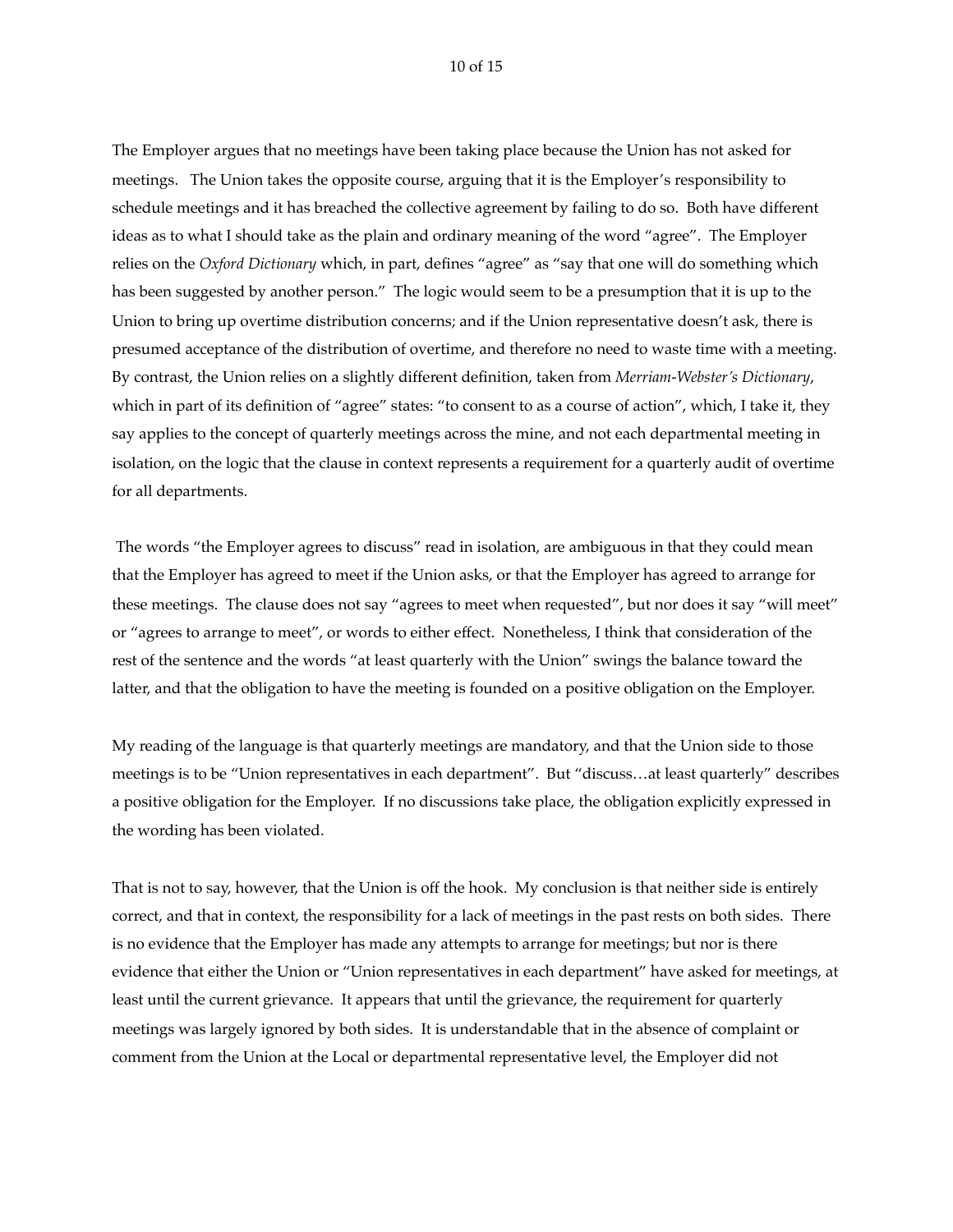understand their distribution of overtime to be a problem, or that there was any objection to to not having quarterly meetings.

Subsequently, however, on September 4, 2016, the Local President, Mr. Ian Kelly, wrote to the Head of Human Resources, Ms. MacPherson stating that "this would be a good time for each department head to have a meeting with one of our Shop Stewards of each department to discuss how overtime will be dispersed fairly for this quarter." It appears that Ms. MacPherson took exception to the part of Mr. Kelly's proposal that implied that the discussion would be prospective, which is to say, how overtime would be dispersed "in advance", and replied that "Article 17 doesn't state that Management must meet with the Union Reps to plan the allocation of OT in advance — that remains well within Management's right, so departments will continue doing this as they have been".

Two issues are raised in this response. The first is whether Ms. MacPherson meant that the quarterly meetings are discretionary and the Employer can choose not to meet. As above, I disagree with this view if indeed that was her intended message, and find that the meetings are mandatory. Second, and perhaps more important looking to the future, the email reveals an issue as to the purpose of the meetings, and whether discussion of overtime allocation would necessarily impose on a management right. In my view, Ms. MacPherson was wrong, to the extent that art. 17.01 does impose on what would otherwise be an unfettered management right, by creating the requirement that there be department based allocation systems which do not conflict with the sentence, "distributed as equitably as possible amongst employees who normally perform the work." It is evident on the face of the clause, that the purpose of quarterly meetings is not exclussively a prospective or retrospective assessment. It is instead, a negotiated mechanism to allow a meaningful audit and assessment of what has taken place against the operative "distributed equitably" requirement. That assessment may or may not lead to a conclusion that overtime allocation in the following quarter could correct an imbalance in the proceeding quarter. In my view, it is reasonably clear on the face of art. 17.01, that the quarterly meetings represent an agreement to create transparency, and not to create a decision making mechanism. There is nothing in the wording of 17.01 that would indicate that the quarterly meetings will necessarily determine who will get future overtime. If the Union is not happy with eventual overtime assignments on the basis that the Employer is not proceeding to correct a perceived past imbalance within the parameters of "as equitably as possible", they can grieve. But that does not erase or minimize the discussion and consulting element of 17.01.

The next issue regarding the quarterly meetings, concerns the information the Employer is obligated to bring to the table to fulfil the purpose of the meetings. In this respect, art. 17.01 appears to have two operative lines. First, that each department will have its own system. For there to be meaningful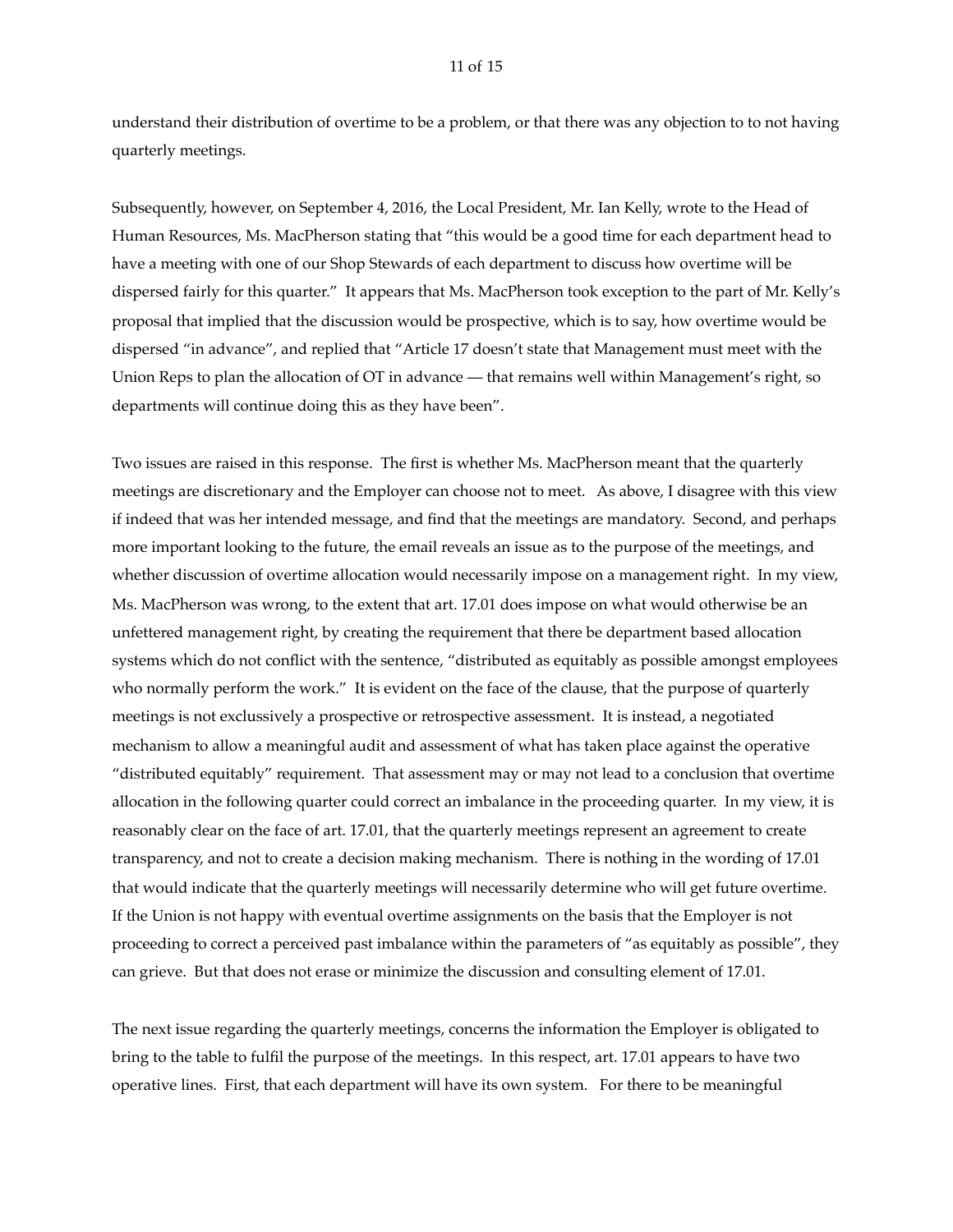discussions and evaluation of distribution, those systems must be known and transparent and cover all overtime. In my view that is implicit in the clause. The form and content of each overtime system is up to the Employer, subject to the requirement that the result will not conflict with the ultimate purpose of the clause to ensure that overtime is distributed as equitably as possible amongst employees who normally perform the work.

The second operative line is "the Employer agrees to discuss overtime allocations…" In my April 11, 2017 pre hearing order that the Employer produce figures with respect to how overtime was distributed amongst individual employees, I stated that the language of 17.01 concerning the purpose of the quarterly meetings—which is to "discuss overtime allocations"—in turn suggests that overtime allocation information will be available to be assessed. In my view, that means information as to how overtime was actually distributed amongst individual employees. There can be no discussion of overtime allocations to assess equitable allocation unless those doing the discussing are aware of the allocations. Mr. Robertson's email of April 13, 2017 is consistent with this conclusion, where he writes "it takes some time for all the necessary reports to be generated…"

In the result, I find that this information is to be made available for the quarterly meetings.

### *(3) Use of Contractors*

In my view, the law is well settled that overtime provisions, unless very explicit in reference to contracting out, cannot serve as a contracting out restriction where no such restriction exists in the collective agreement, as is the case here.

The right of an employer to choose whether or not to have work done via overtime is set out in *University of Guelph v. USW, Local 4120, supra,* at para. 13:

13 Similarly, in *Re Falconbridge Nickel Mines Ltd. And Sudbury Mine, Mill and Smelter Workers' Union, Local 598* (1981), 1 L.A.C. (3d) 309 (H.D. Brown), the arbitrator confirmed that there is nothing inappropriate in an employer scheduling its employees in a manner that avoids the additional labour costs associated with the scheduling of overtime. At pages 313-314, the arbitrator stated the following:

... there is nothing to prevent the company through its supervision to cancel that work assignment and to rearrange by rescheduling other employees to perform the work during their regular shift so as to avoid the payment of overtime. *There is nothing inherently wrong for an employer to try to avoid extra labour costs for the economic and efficient operation of the business, which is recognized in art. 4.01* of this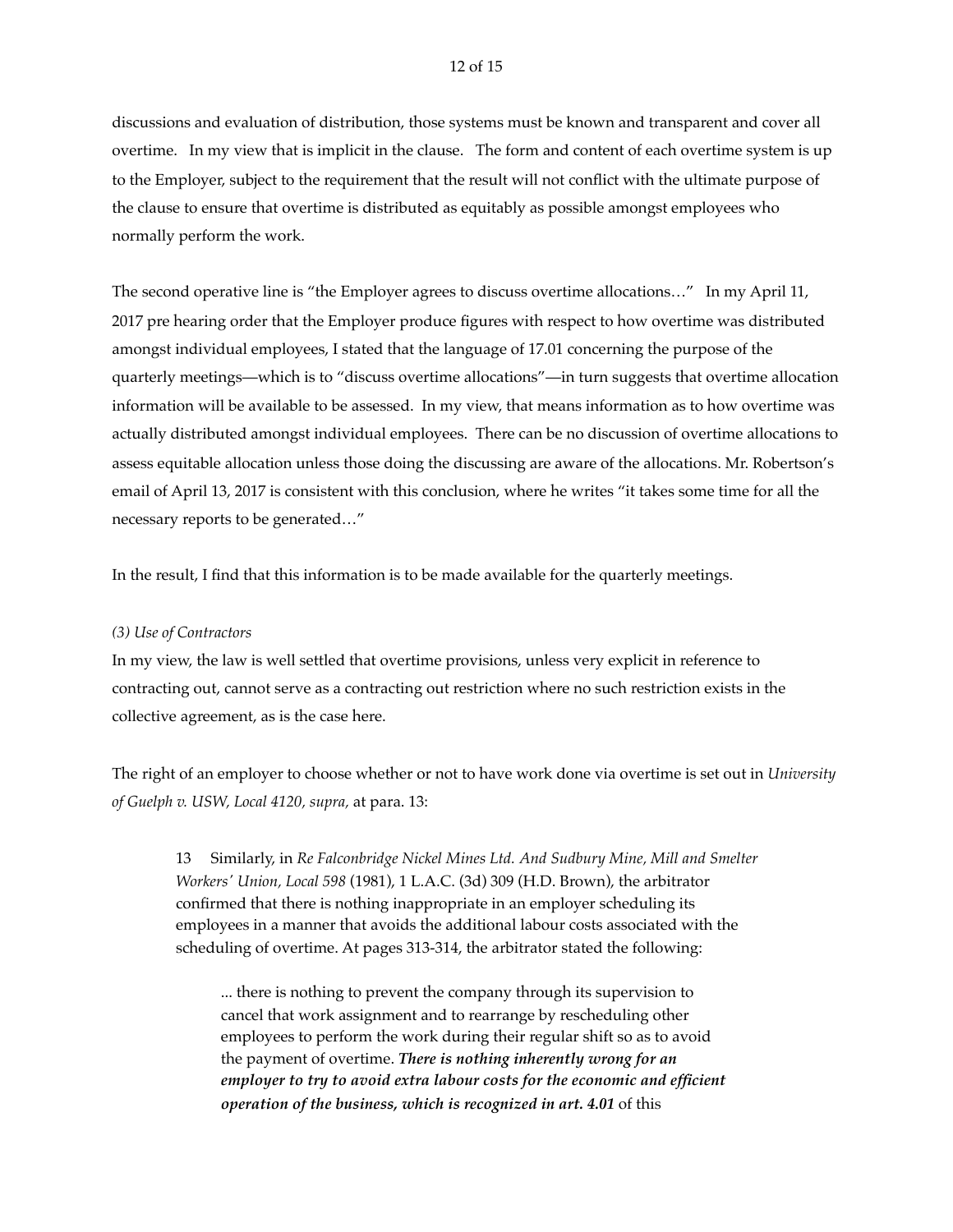collective agreement, which includes the direction of the working forces in that manner. Where, however, the company has determined that overtime is necessary, it must abide by the distribution of such overtime as provided by art. 11.03. *The pre-condition for the operation of that article, however, is that overtime is required by the company. It is for the company to determine whether work is to be performed and whether overtime is required and an employee cannot simply claim certain work assignments as overtime for the purposes of his group, even though he would normally perform that work during the regular schedule.*

[emphasis added]

(For a more recent confirmation and adoption of these principles see Re *Valspar Inc. and U.S.W.A., Local 14049* (2000), 62 C.L.A.S. 305 (Kirkwood).) Moreover, these principles are summarized as follows in *Canadian Labour Arbitration*, third edition, 2005, Donald Brown and David Beatty (Canada Law Book, Inc.) at paragraph 5:3220:

> ... It is generally agreed that unless there are specific provisions in the agreement to the contrary ... *employees do not have any right to have overtime work assigned to them* ..*. Rather, overtime is perceived as simply one manner in which management may have its work performed.* Thus, unless the agreement provides otherwise, it is assumed that management is free to have such work performed by reallocating it, or by rescheduling operations, recalling employees, or by instituting temporary transfers or promotions of personnel. Indeed, there appears to be a general consensus that *management's ability to assign the work in such ways, rather than have it performed on an overtime basis, is not restricted by a provision in the agreement requiring it to distribute overtime equitably amongst the employees who normally perform the work.* Arbitrators have insisted, however, that the reorganization of work not be carried out arbitrarily or in bad faith. ...

> > [emphasis added]

*Compwood Products Ltd. v. I.W.A. Local 4-417, supra,* applies the same approach to facts very similar to the circumstances in the current case:

14. In short, the Grievor's understanding was that a contractor was called in to avoid an overtime assignment, a decision he saw as in breach of Article IV(2)(e) of the collective agreement. It reads as follows:

IV(2)(e) [Overtime] will be distributed equitably amongst those who usually perform the work.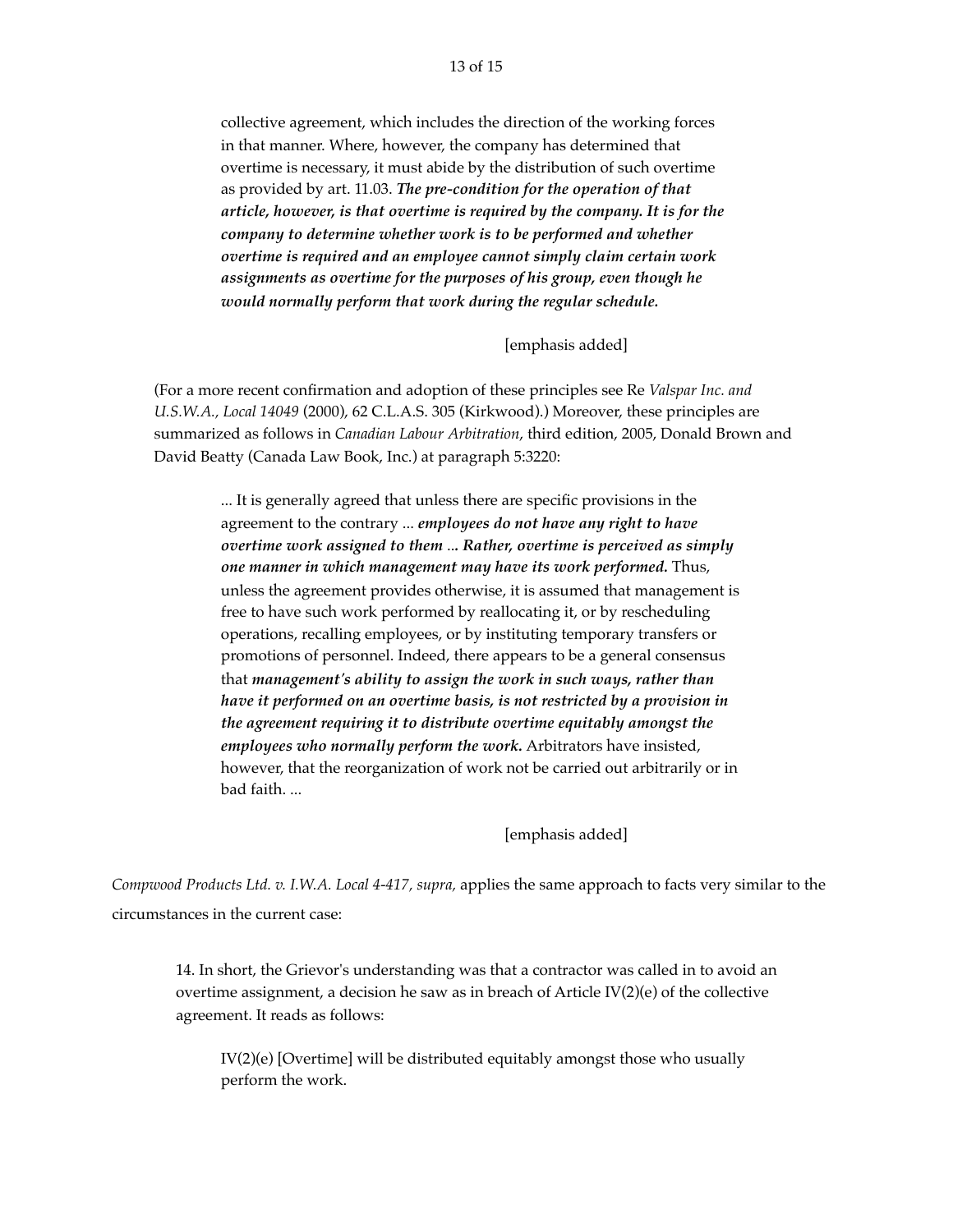The Arbitrator's conclusions are set out in paras. 32 and 33:

32. The submission of the union was that the issues raised in the grievance do not involve contracting out, they involve the interpretation and application of the provisions that govern the employer in the making of overtime assignments was work normally performed by members of the maintenance crew, thus requiring that its performance must be assigned to the Grievor equitably.

33 However, I am not able to find in that language a restriction on the right of the employer to assign work to a contractor. In my view *the provision at issue bespeaks a mutual intention to require the employer to distribute overtime assignments in a particular way. That provision presupposes that the employer has made a decision to have work performed as an overtime assignment. It does not restrict the retained right of the employer to elect to have the work performed in some other fashion, including a contracting out that does not cause the layoff of affected employees…*

*(emphasis added)*

In the result, I think it is well settled in law, that the use of non bargaining unit individuals instead of bargaining unit employees "who normally perform the work", to do work which would otherwise be overtime for the bargaining unit employees, is within management's rights. Therefore, the use of non bargaining unit individuals does not violate art. 17.01.

# *(4) Has there been an inequitable distribution of overtime?*

The final issue is whether overtime has in fact been inequitably distributed. I agree with the Employer that there is insufficient evidence upon which to make a finding that overtime has been inequitably distributed. I concur with the working definition of "equitably" set out in *Worthington Pump Division, supra,* at para. 10, and in particular, the sentences:

10 According to the first sentence, the company must attempt to distribute overtime "equitably" and do this "among employees who normally perform the work". "Equitably" means "fairly", it does not necessarily mean "equally". The company must do what is fair. And this fairness must prevail among like employees…

The inequality in distribution shown by the gross numbers is suspicious, but suspicion is not fact, and it does not consitute proof of an inequitable distribution. There are too many other variables which could explain the differences per employee, including whether or not employees have declined overtime opportunities or simply been unavailable as would be the case if they were on days off, or were unqualified.